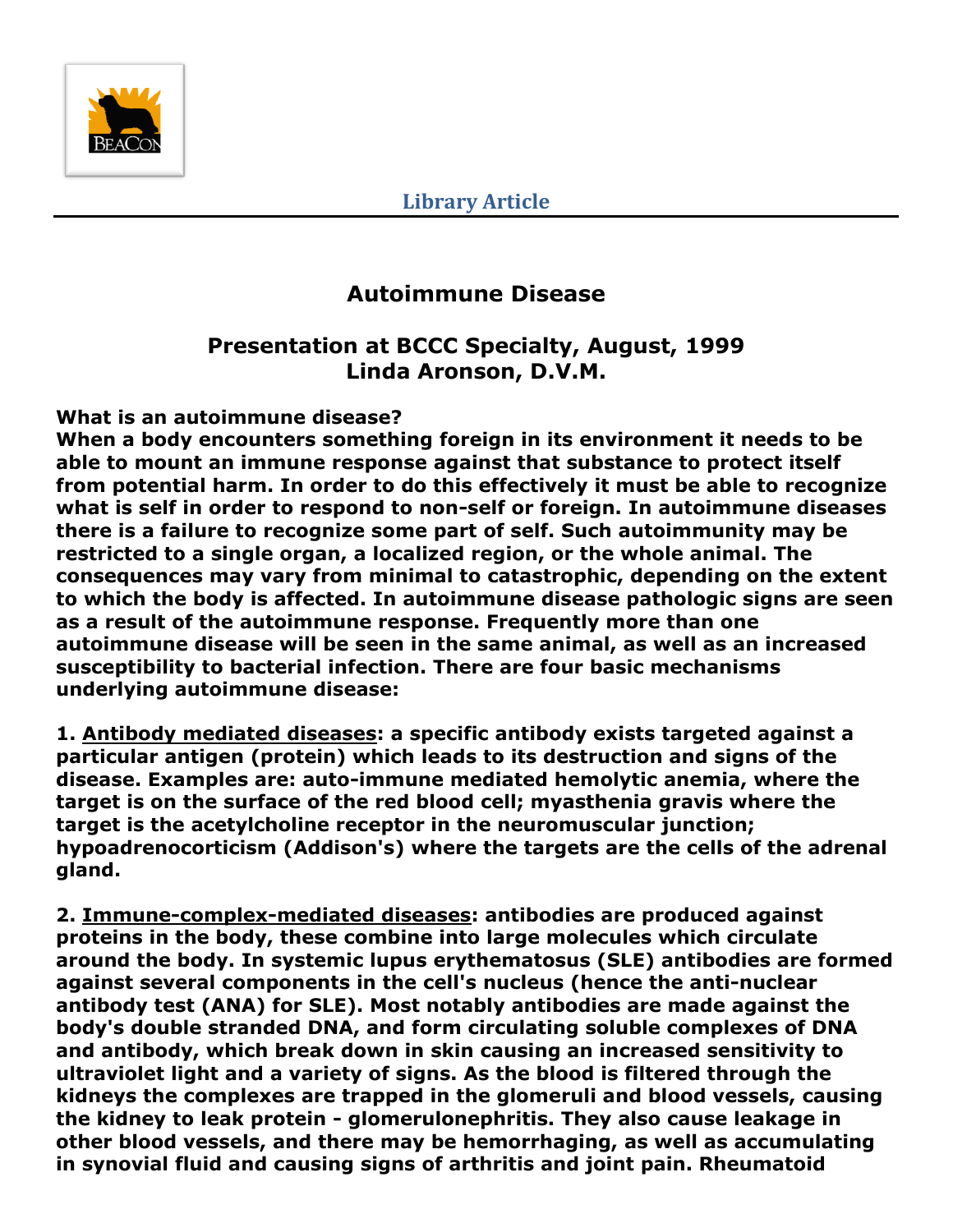

**arthritis results from immune complexes (IgM class antibody called rheumatoid factor) against part of the animal's own immune system (part of its IgG molecules). These form complexes which are deposited in the synovia of the joint spaces causing an inflammatory response, joint swelling and pain. The collagen and cartilage of the joint breaks down and is eventually replaced by fibrin which fuses the joints - ankylosis.**

**3. Antibody and T Cell-mediated diseases: T cells are one of two types (the other being B-cells) which mediate immune reactions. Upon exposure to a particular antigen they become programmed to search for and destroy that particular protein in future. Once an animal has been exposed to an antigen it will be able to mount a much faster response to it the next time it encounters it. This is the basis of vaccination. Thyroiditis (autoimmune hypothyroidism) seems to be of mixed etiology. Several target antigens have been identified, including thyroglobulin, the major hormone made by the thyroid. Autoantibodies to antigens in the epithelial cells of the thyroid have also been found. The thyroid becomes invaded by large numbers of T and B cells as well as macrophages which are cells that engulf and destroy other cell types. T cells specifically programmed for thyroglobulin have been identified.**

**4. Diseases arising from a deficiency in complement: When an antigen and antibody react they may activate a series of serum enzymes (the complement system) with the end result being either lysis (breakup) of the antigen molecule or a process which makes it easier for phagocytic cells like the macrophages to destroy it. Animals with deficiencies in enzymes activated early in the complement system develop autoimmune diseases like SLE.**

#### **Which diseases are autoimmune?**

**Those diseases of greatest concern in the Bearded Collie are:** 

- **1. Auto-immune mediated anemia (AIMA) also called autoimmune hemolytic anemia (AIHA) and immune mediated hemolytic anemia (IMHA). Antibodies formed against antigens in the red blood cell membrane cause these cells to burst open. The resulting anemia compromises the dog's ability to provide sufficient oxygen for cell function throughout the body.**
- **2. Immune-mediated thrombocytopenia (ITP). This results in a dangerously low level of platelets - either due to an increase in antibody and complement-mediated phagocytosis of platelets in the spleen, bone marrow and liver, or decreased production due to antibody and/or complement mediated phagocytosis of platelet stem cells**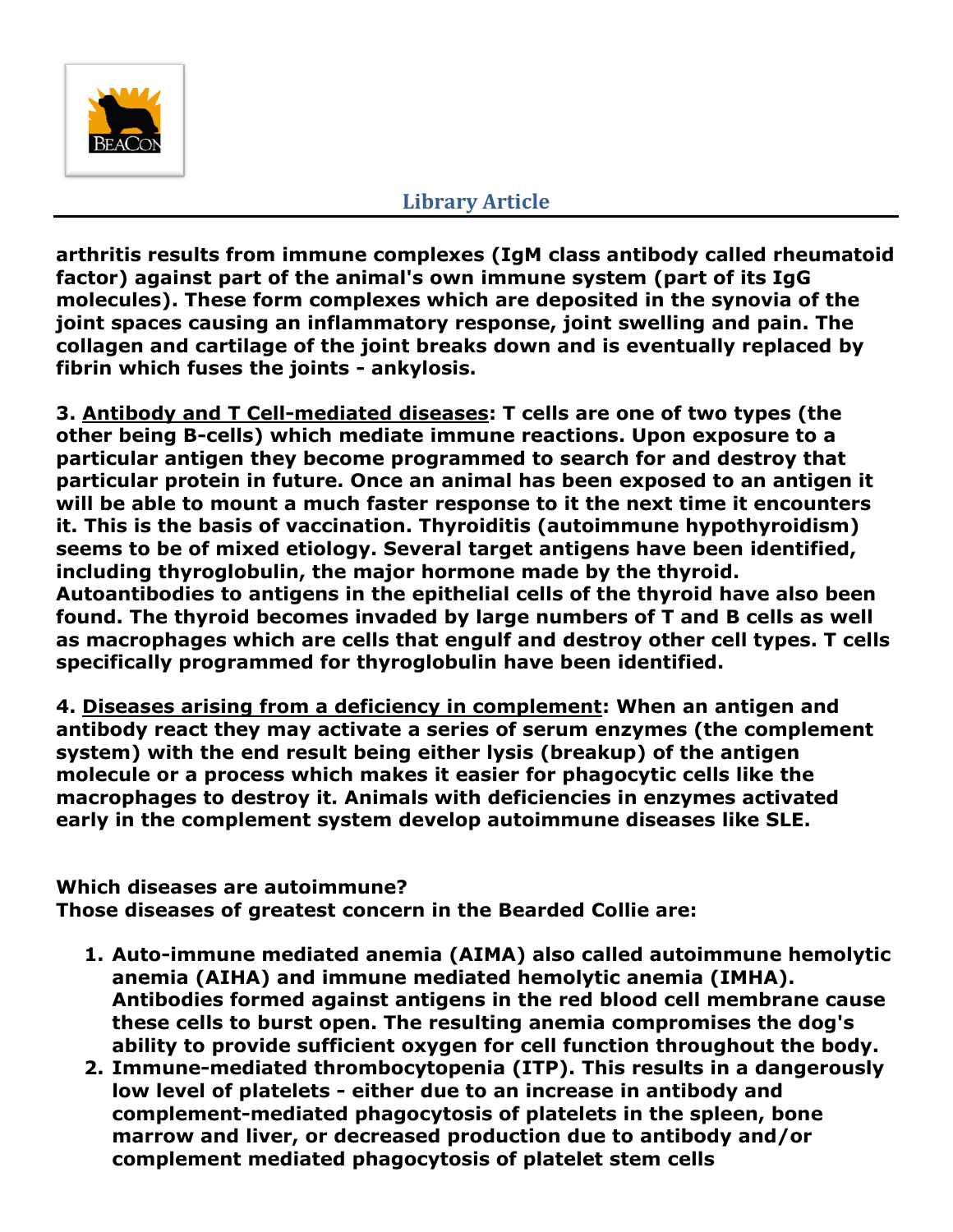

**(megakaryocytes) in the bone marrow. The low platelet levels lead to spontaneous bleeding, often nose bleeds or petechiae (bleeding just under the skin and mucous membranes) are seen. Blood in the stool, urine or vomit is less common. (Often seen with AIHA, SLE and RA.)**

- **3. Autoimmune thyroiditis (hypothyroidism) is generally found with the other autoimmune diseases or may occur by itself. Loss of thyroid hormones is manifested early by behavioral changes - aggression, hyperactivity, anxiety/fear, compulsive behaviors, phobic behaviors; allergies and reduced resistance to bacterial, viral, fungal and protozoal infection - often manifest as skin and respiratory disorders. Seizure disorders are also often related to low thyroid levels. As the disease progresses lethargy, obesity, alopecia (loss of hair/poor haircoat especially on the sides) and infertility are more common.**
- **4. Hypoadrenocorticism (Addison's disease): The adrenal gland produces hormones which regulate the level of sodium and potassium (mineralocorticoids) and mediate the body's response to physiologic and psychological stress (corticosteroids). The former are needed to maintain proper cell function, their loss is seen as muscle weakness and eventually heart failure as the heart's muscle cells can no longer produce the nervous impulses needed for the heart to contract. Gastrointestinal function is also usually impaired, and weight loss is frequently seen. Animals are less able to cope with mild, everyday occurrences and hide, refuse to eat, and show other symptoms of stress.**
- **5. SLE: Known as the great imitator can be hard to diagnose as it can manifest as a disease of the skin/mucous membranes/nails, kidney and/or joints as has already been described. SLE can also affect the brain producing signs of cognitive dysfunction. It is also hard to diagnose definitively as not all dogs with SLE have postive ANA titers.**
- **6. Pemphigus folliaceus is a skin disease in which pustules are formed. In Beardies they seem to be more common on the feet, but can be restricted to the face or appear patchily all over the dog. After the pustules burst the skin appears crusty or scaly and loses its hair. The dog may chew on or scratch the lesions increasing the damage and ulcers and serious skin erosion may result. Although the antigen has not been specifically identified, pemphigus is a result of autoantibodies directed against the cell membrane of epithelial cells, causing them to become round and separate instead of forming a solid sheet.**
- **7. Rheumatoid Arthritis (RA) was described above.**
- **8. Myasthenia gravis results in a loss of muscle function because nerve signals are no longer received by the muscles. The dog loses muscle mass, due to disuse, and becomes weak and reluctant to move. Enlargement of**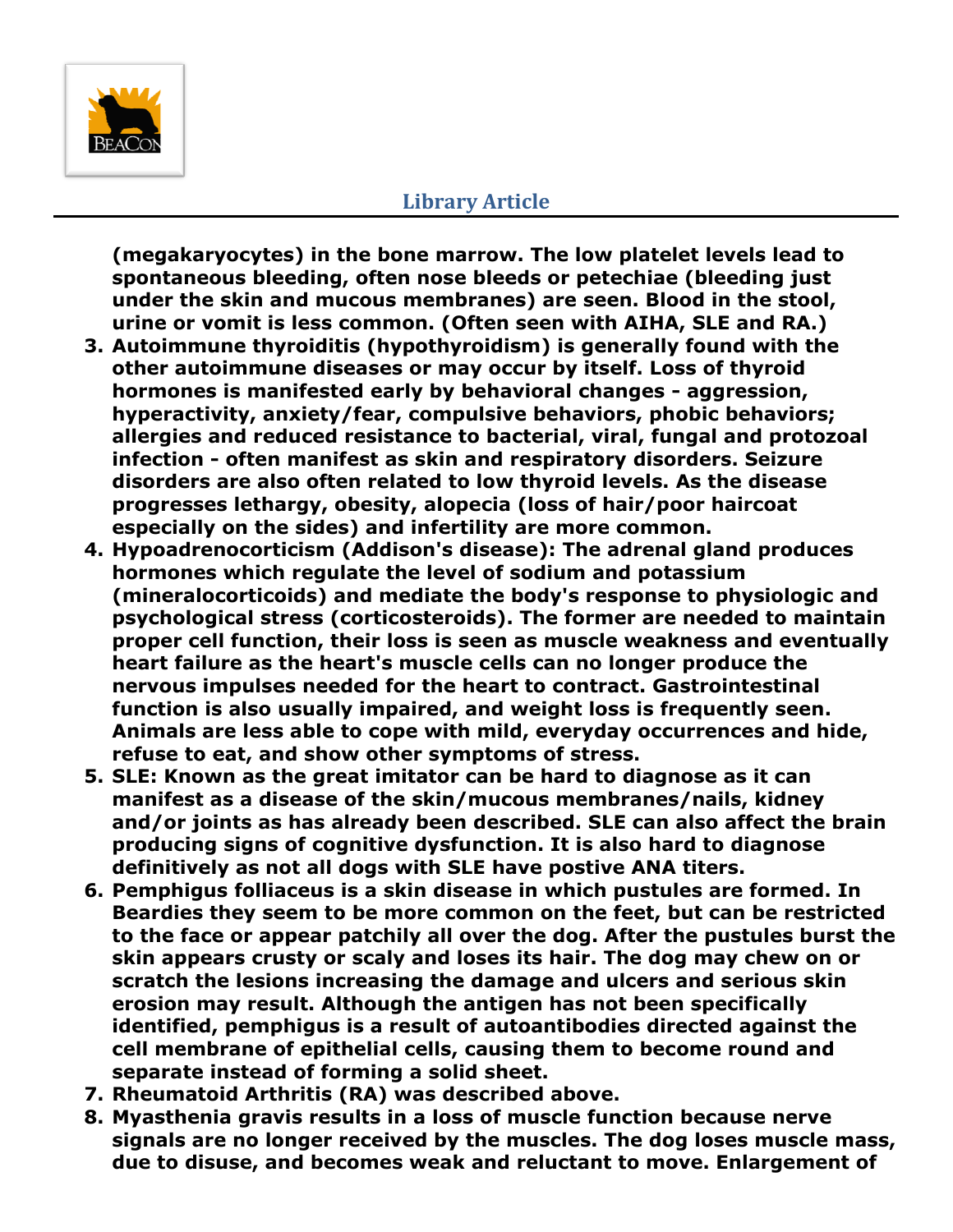

**the esophagus (megaesophagus) may result. This is often seen as regurgitation of food as soon as it is swallowed, and frequently results in aspiration of food into the lungs. Even when treated, dogs are liable to die of aspiration pneumonia due to megaesophagus. Untreated dogs eventually lose the use of swallowing and respiratory muscles.**

- **9. Autoimmune myositis is usually divided between polymyositis and masticatory muscle myositis. In the former there is often generalized weakness made worse by exercise. Most frequently the muscles over the top of the head waste away. Fever and depression are common as is megaesophagus. Concomittant SLE, RA and myasthenia gravis have been reported. Masticatory muscle myositis, as the name implies, is limited to the chewing muscles, antibodies are formed to a particular type of muscle fiber.**
- **10. Inflammatory Bowel Disease (IBD) is neither a specific disease nor is it clearly an autoimmune disease. In general, it is a catch-all for animals with excessive numbers of inflammatory cells in the mucosa of the stomach, small and/or large intestine for which no other cause can be found and which result in vomiting and/or diarrhea. Although autoantibodies have been found, it is likely that these have been formed secondary to the initiating factor which exposed previously hidden antigens by increasing the permeability of the g/i mucosa.**

**What causes autoimmune diseases?** 

**Genetic: It has been shown in humans that particular major histocompatibility complex (MHC) genes are associated with the incidence of specific autoimmune diseases. MHC genes are present in all vertebrates, and are unusual in that they are inherited as a unit, they encode for two major categories of molecules that form part of cell membranes and cross the entire membrane. In particular they have a role in selecting the antigens recognized by T-cells.**

**An analysis of the pedigrees received of Beardies affected by hypoadrenocorticism in the last survey by the BCCA suggests that this disease is caused by an autosomal recessive gene with incomplete penetrance. A study, funded in part by donations from the BCCA, is being sponsored by AKC-CHF. The researchers hope to identify a gene or genes at one or more loci which correlate with hypoadrenocorticism. To date they have received blood samples and pedigrees from well over 100 Beardies who are either affected with the disease or are closely related to affected dogs. Other breed clubs are now becoming involved in the project. Clearly a blood test for the disease would enable us to reduce the incidence dramatically.**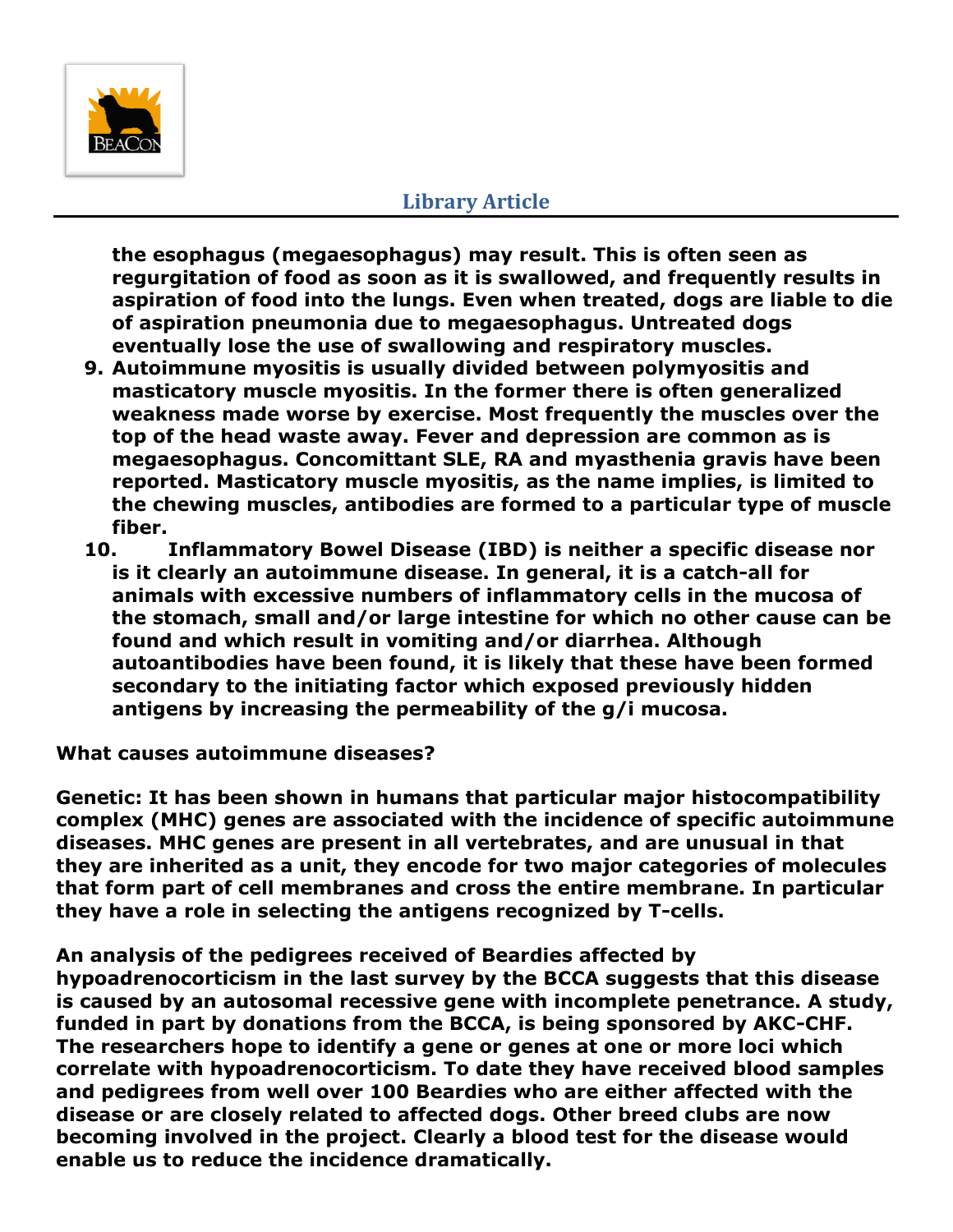

**Analysis of pedigrees from an extremely large population of Old English sheepdogs and smaller populations of other breeds, has shown that (almost) all cases of autoimmune disease occur in particular blood lines. Vaccinosis reactions occur in the same blood lines. However, it is equally clear that not all dogs within these groups will develop an autoimmune disease, the majority will live normal, healthy lives, although some may have sub-clinical autoimmune disorders.**

**Conclusion: It seems likely that a dog must have a genetic tendency in order to develop an autoimmune disease. However, for overt disease to manifest itself specific insults to the animal's immune system must also be presented.**

**Other factors: We are gradually piecing together some of the factors which can influence whether a dog will develop an autoimmune disease. The health of its immune system in general seems to be a major factor. Dogs are at far more risk when they are already stressed by disease. For this reason it is imperative that we do not further stress a sick dog by vaccinating it (more on this in the other talk). The reported incidence of autoimmune disease is on the rise, and there is some debate as to whether this is because it is really more common or because we are better at detecting it. I believe that both factors are probably involved.**

**A couple of recent papers suggest that both an increase in pollution and an increase in sanitation could be problematic.**

**Study 1: Over the last 25 years or more we have received (as have our dogs) small daily doses of insecticides, weed killers and artificial fertilizers in our drinking and bath water. Levels tend to be higher in rural areas where wells are the water source. Most commonly found are carbamate insecticides and triazine herbicides. The government in its wisdom has looked at the effect (mostly looking for cancer) of each chemical individually at low levels when given to lab rodents, and deemed the levels in groundwater "safe". For the last five years a group in Wisconsin have fed cocktails of these contaminants as they are typically found in tap water to male mice via their drinking water. They report a measurable effect on nervous, immune and endocrine systems. Specifically they found the mice less able to mount an antibody response to foreign proteins, increased or reduced levels of thyroid hormones (depending on the mixture) and an increase in aggressive behavior. (They only measured these 3 parameters so other effects on the body were not tested for.) These results were found if the mice received mixtures but not individual chemicals at these low levels. A study of 4 and 5 year old, lowland living children in Mexico**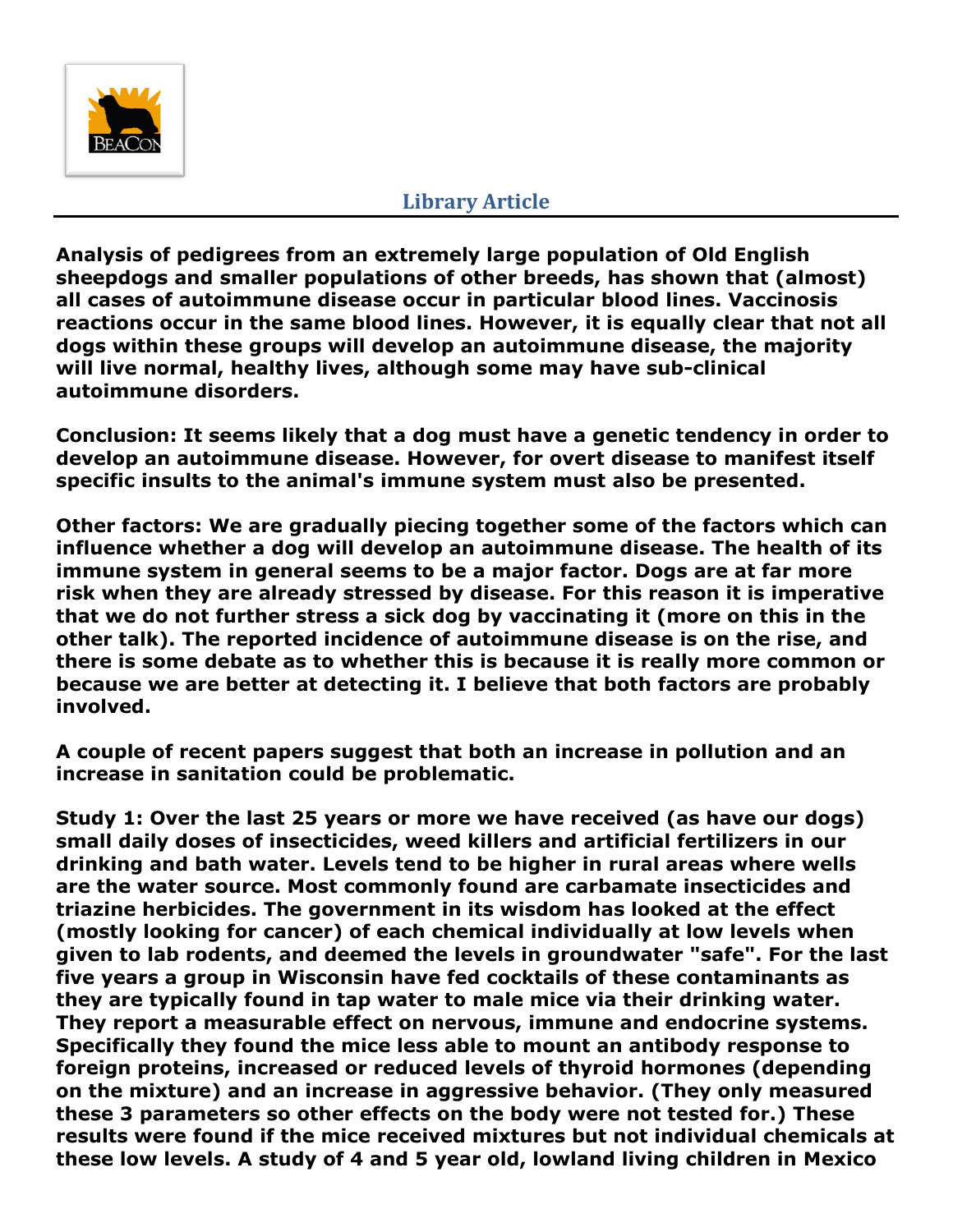

**exposed to pesticides compared to a highland group living where there is no pesticide use found increased aggression, reduced stamina and impaired cognitive ability in the former group - all symptoms of hypothyroidism although thyroid levels were not measured in these groups. How about the pesticides we put on our dogs for fleas and ticks, or the lawn and other garden chemicals?**

**Study 2: A recent article in New Scientist reports a small study from the University of Iowa looking at IBD. It was noted by the group that the reported incidence of IBD correlated with the elimination of intestinal worms. They gave 6 people with chronic IBD a drink with eggs from intestinal worms that don't normally affect people. Five went into complete remission. A larger study is planned. Throughout history until very recently our immune system has been used to the presence of worms in the g/i tract, it seems their removal may have caused the immune system to go into overdrive. It also makes me wonder about the effect of monthly worming our dogs.** 

**Drugs. A number of drugs have been associated with the onset of autoimmune disease. Please contact the author for more information.**

**Stress is important, whether it is environmental, psychological or physiological. Pregnancy is a stress, as is lactation. Reproductive abnormalities may point to an underlying autoimmune problem or prime the dog's immune system so that it is more susceptible to other stresses. The same is true of many diseases viral diseases, lymphoma and bone marrow problems as well as failure of immunity seem to be particularly dangerous, however.** 

**Food can also be a source of chemicals which have been implicated in the acquisition of autoimmune disease. Processing resulting in the loss of protective agents from the diet as well, may also be a contributing factor.**

**Summary. Clearly we cannot protect our dogs - or ourselves - from all potential risk factors, not least because there are still so many which have yet to be identified. Running a complete thyroid panel every year or two on all dogs used for breeding is at present still our best defense. However, we should be careful to not stress our dogs' immune systems. Never vaccinate sick animals - or stress them unnecessarily. Don't worm and vaccinate at the same time, avoid multivalent vaccines. At the same time don't stress yourself by worrying about things over which you have no control. It is important to remember that Beardies are still one of the healthier breeds. In any attempt to reduce the incidence of one problem whether it is poor tail set, bad bites or autoimmune**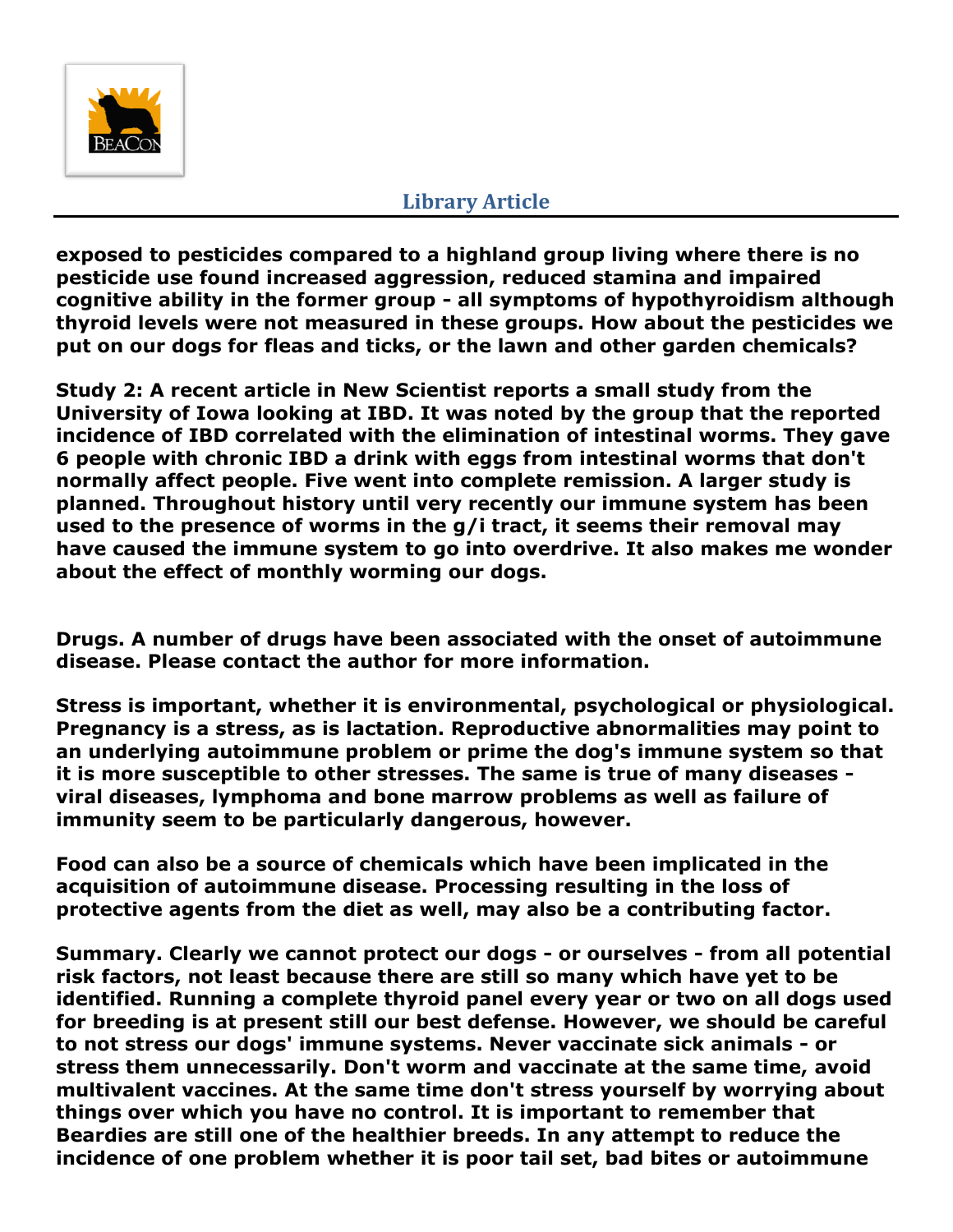

**disease we must avoid throwing out the baby with the bathwater, and maintain the loveable, outgoing breed which has been entrusted to our stewardship.**

#### **Vaccination**

**Together with improved sanitation and epidemiological control vaccination has helped reduce to almost insignificant levels many of the major diseases affecting both humans and animals. It is only because their incidence has been so dramaticaly reduced that we are now able to address concerns relating to vaccine efficacy and safety. While some problems have been traced to poorly attenuated batches of vaccine that revert to virulence after injection or to contamination, others reflect the animals' genetic predisposition to adverse reaction.** 

**These reactions may be immediate anaphylactic hypersensitivity; or acute (24 - 72 hours) or chronic (10 - 30 or more days) immunologic responses. The incidence is low. Estimates vary between a low of 1: 1to 3.5 million to a high of 1: 50,000 to 100,000 animals. Part of the difficulty in obtaining accurate estimates comes in the case of delayed reactions when it is sometimes not possible to establish whether the vaccination was causal or coincidental. However, it is also possible that many of these cases will be missed as the relationship to vaccination a month or more earlier will not seem relevant. Unfortunately, predicting which animals will be susceptible is anywhere from difficult to impossible, and if one owns one of those animals which does react the low odds are unimportant.**

**Anaphylactic collapse is dramatic and life threatening. Animals have been previously sensitized to the antigens in the vaccine. Signs include vomiting, diarrhea, coldness, pale/colorless mucous membranes, loss of voluntary muscle control, rapid breathing and heart rate. It results from the release of histamine and other amines which cause blood vessels to dilate and blood to pool in peripheral vessels. Death may occur before epinephine and antihistamines can be administered.**

**Less dramatic reactions may result in fever, stiffness, abdominal tenderness, increased susceptibility to infection, encephalitis, neurological signs, uveitis, autoimmune disease - most often AIHA and/or ITP - and the signs associated with them. Liver and kidney enzyme levels may be elevated, and either organ may collapse. Bone marrow suppression may occur as well. Transient seizures are seen quite often especially in animals prone to thyroiditis or AIHA or ITP. A postvaccination polyneuropathy has been associated with distemper, parvovirus and rabies vaccines among others. This may result in muscle**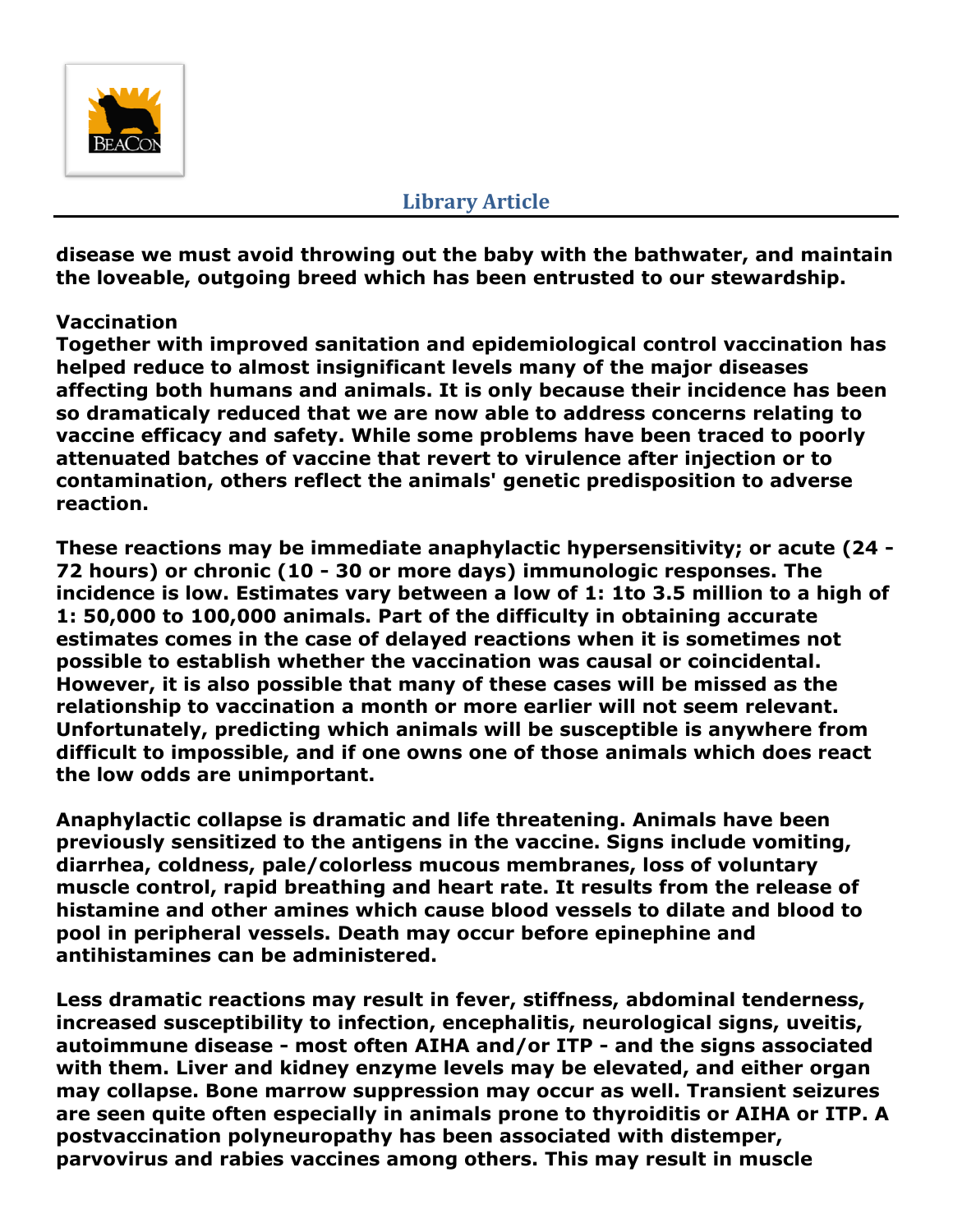

**atrophy, reduced neuronal control of organs and tissues, muscle excitation, incoordination or weakness and seizures.** 

**Contamination of vaccines has indicated a need for greater quality control during vaccine production. Most notably a canine distemper vaccine was contaminated with sheep blue-tongue virus and led to abortion and death in pregnant bitches. Potent adjuvants are commonly added to killed vaccines to produce a more sustained and stronger immune response. These adjuvants have also produced adverse effects, the worst probably resulting from those added to a killed leptospirosis vaccine which has since been withdrawn from the market. The presence of adjuvants calls into question the supposition that killed vaccines are safer than modified-live vaccines. The latter make up the majority of products available currently. They are easier and cheaper to produce, and elicit a longer and more complete antibody response than killed vaccines. Mixing combinations of MLV products with killed bacterins added in the diluent (common in some multivalent vaccines) appears to particularly stress susceptible individuals. MLV vaccines continue to replicate in the host after injection, and trigger a much stronger response, particularly if given in combination with other vaccines. In most cases this may produce a better immune response but in stressed, immature or sick animals who are genetically susceptible the results can be disasterous. Puppies with their immature immune systems are particularly vulnerable, and should not receive vaccines closer than 3 weeks apart (3 to 4 weeks seems optimal). There is some evidence that over vaccinating puppies (some vets advocate weekly vaccination) can make them more susceptible to chronic debilitating diseases as adults. Dogs with atopic allergies tend to have a worsening of signs after vaccination, and it is better to vaccinate them when their seasonal allergies are not active.**

**Overvaccination is a concern. This may manifest not only as vaccinating more frequently than is necessary, but in giving vaccines which are ineffective or prevent infection by agents which produce a mild disease which may not be noticed. Leptospirosis vaccines have provided short lived (3-6 month) protection against serovars which dogs are not presenting with clinically. A new vaccine was promised to combat varieties which dogs are now getting, but I have not heard any more about it recently, and doubt its long term efficacy. Not only has the leptospirosis vaccine been implicated in numerous vaccinosis reactions, but both owners and veterinarians may overlook a diagnosis of the disease in the mistaken belief the dog is immune to it as a result of vaccination. Vaccination against Lyme disease frequently results in positive Lyme titers if the dog is suspected of having the disease. Most Lyme vaccines have limited**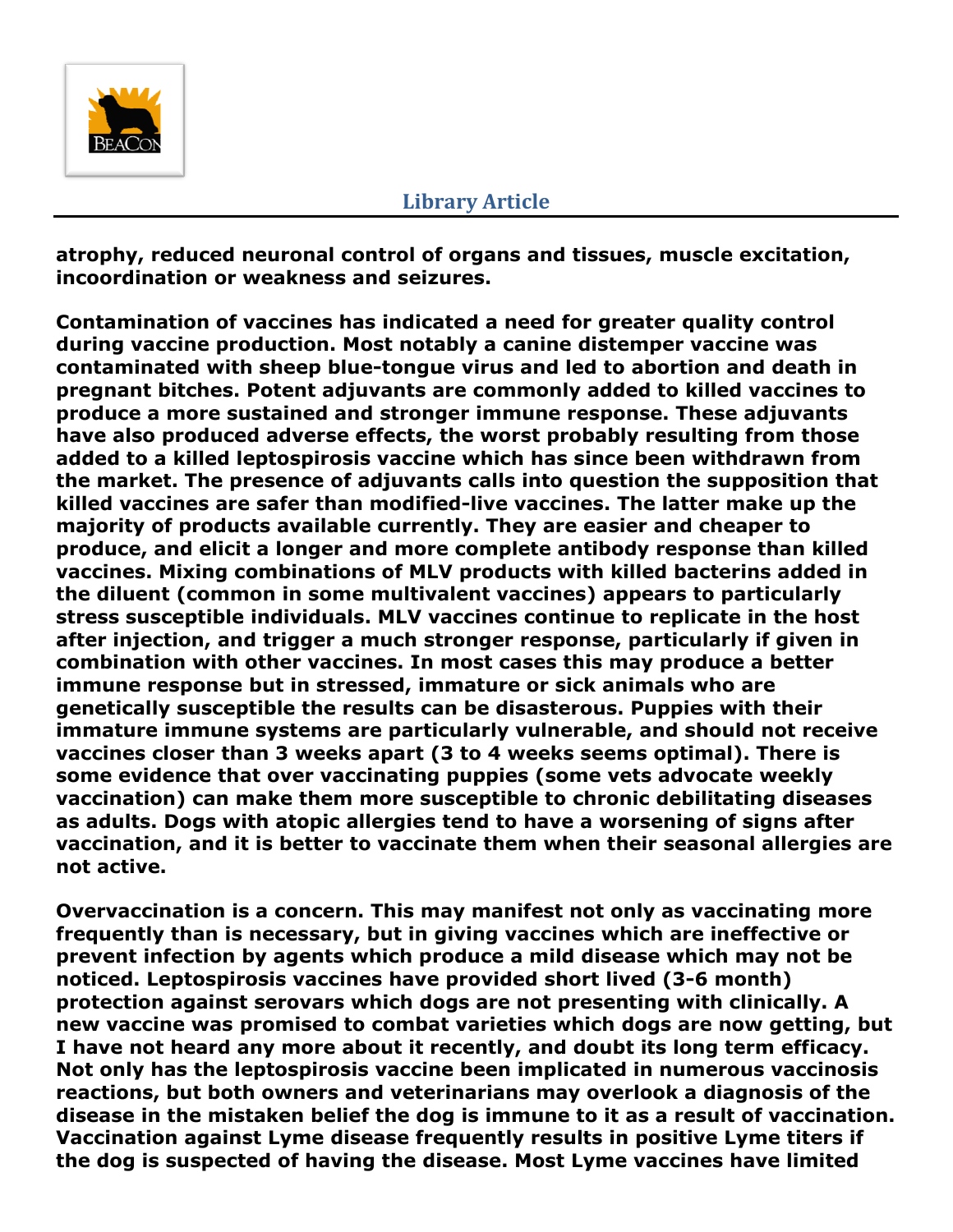

**efficacy. Corona virus does not cause illness in adult dogs and generally only mild disease in puppies. A new vaccine against rotavirus has been introduced although there has been no evidence that it causes disease except perhaps in newborns. Canine hepatitis seems to have been eradicated, yet dogs still routinely receive the vaccine. The adminstration of each vaccine introduces more foreign substances into the dog's body with the potential for causing adverse reactions. Meanwhile the owners are having to pay for this. Studies have also shown that immunity induced by giving a puppy series of shots is generally protective for far more than a year, sometimes being effective for life.**

**A sick dog should never be vaccinated until it is well and recouperated. Vaccination can wait, with the possible exception of the rabies vaccine which some states require be given to the day to consider a dog legally vaccinated (for this reason it may be wise to plan to give a three year shot a month or so early in case the dog is ill when the shot is due). MLV vaccines are shed in the feces for several days after vaccination, and recently vaccinated dogs should be exercised in separate areas from immunocompromised or sick dogs, puppies and pregnant/lactating bitches. Hormonal changes can trigger autoimmune disease, and for this reason it is wise to avoid giving vaccinations before (30 days before expected onset) during or immediately after a bitch's estrus (heat) period. (It has been shown that giving MLV vaccines to heiffers in estrus induces necrotic changes in their ovaries.) Pregnant and lactating bitches should also not be vaccinated. It can affect their puppies as well as the bitch herself. When should a puppy receive its first vaccination? In North Ameica we usually initiate puppy shots at 6 weeks, in Britain the first shot is not given until the puppy is 10 weeks old and in its new home. Certainly I do not believe puppies should be vaccinated at less than 6 weeks of age, although puppies which did not receive colostrum might represent a special case. Maternal immunity transferred to the puppy in the colostrum has a varaible duration, but in general the puppy will respond optimally to the vaccine only when it is 12 weeks old or more. Breed and individual variation within breed can have a significant effect, however. Most dogs have mature immune systems by 22 weeks of age.**

**In general, all dogs no matter their age or size receive the same dose of vaccine. This makes sense for MLV viruses, but not for killed vaccines. Dose size is based on the minimal immunizing dose for the giant breed and optimal dose has rarely been examined. In humans, attempts to overcome maternal antibodies to measles by giving greater vaccine titers tragically led to high levels of infant mortality, not from measles but from other infectious diseases.**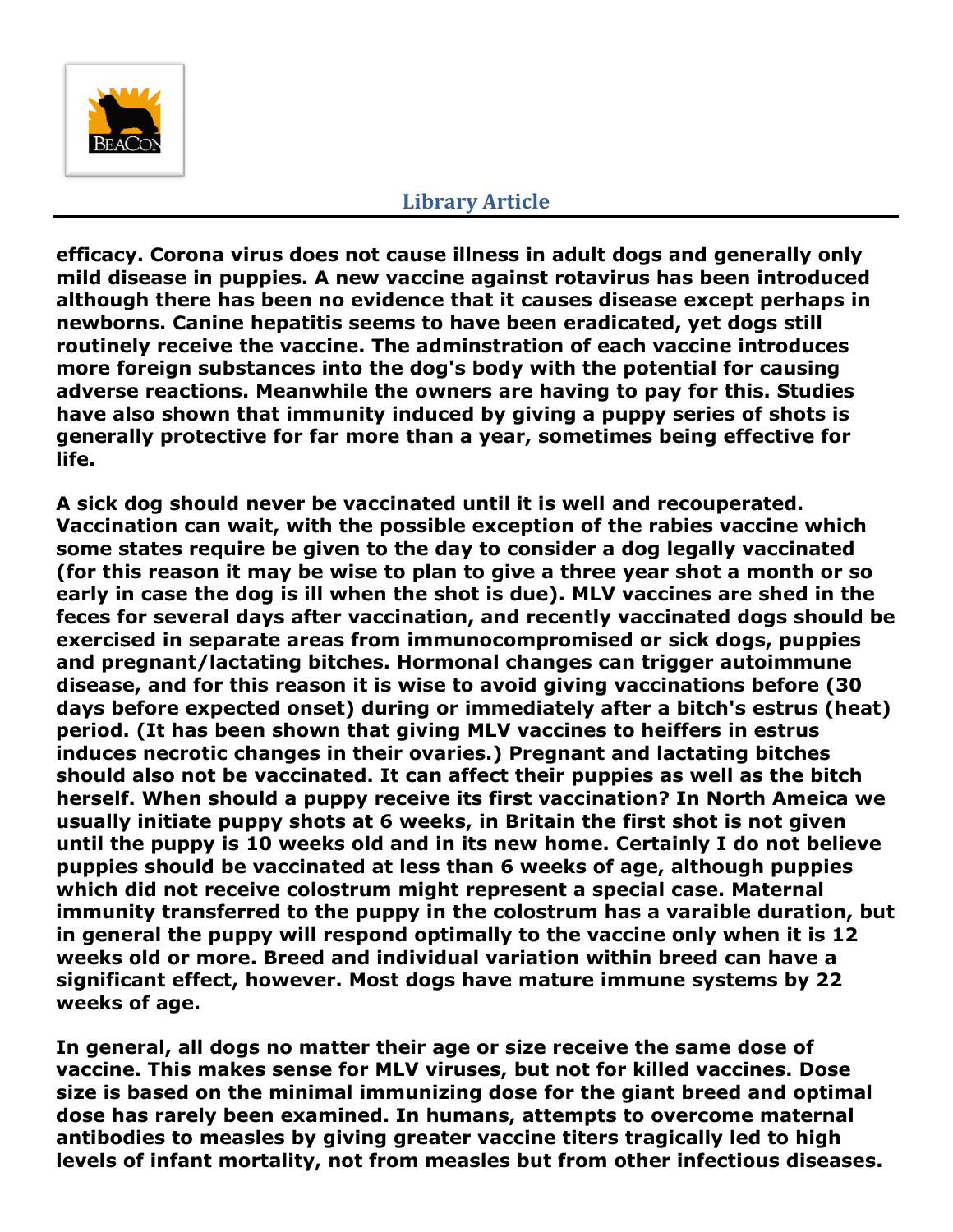

**Some breeds of dogs or lines within a breed, or those with double dilute factors may be at such high risk of adverse vaccine reactions that their owners will choose not to vaccinate them. Studies have shown that exposure to shedding dogs, particularly if the unvaccinated individual is a show dog, tends to produce some level of immunity against the illnesses for which the majority of dogs receive vaccination. For dogs which have had previous reactions to vaccines, those whose owners do not wish to risk over vaccination for diseases against which their dog already has adequate protection one alternative is to take titers (commonly available only for distemper and parvovirus) every 2 or 3 years and only vaccinate if titers drop below protective levels. They and owners of geriatric dogs ot those with chronic illness may also consider the use of homeopathic nosodes. These are made from an isolate of the particular disease agent. This is prepared as a tincture which then undergoes serial dilutions (potentiation) and succussions (shaking to add kinetic energy). The nosode retains only the energy of the starting isolate and cannot produce infection. While illegal for protection against rabies, nosodes are available for most of the diseases against which there are vaccinations including Lyme disease and kennel cough, as well as heartworm disease. Properly designed controlled studies have not been performed to compare the efficacy of nosodes against allopathic vaccines. A preliminary clinical trial of a nosode for parvovirus failed to protect against challenge from naturally occurring disease. At this point they can only be considered an experimental therapy.**

**Vaccine manufacturers are being spurred to activity which is perhaps the best result of the vaccine controversy which is being waged in both the veterinary and pet owning communities. In future we can expect to have killed vaccines in doses appropraite for different sizes, breeds and ages of dogs. Recombinant vaccines may also be developed although early experiments have produced unexpected and unacceptable side-effects. Safer, new adjuvants which boost and prolong the effect of killed vaccines can also be expected. So can more research into the length of efficacy of vaccines.** 

**In the meantime, I would recommend asking whether the vaccine you plan to give is needed - is this a disease the dog has any chance of being exposed to, does it cause significant illness in dogs of this age? Is this vaccine effective? If the answer to each is yes, then you may wish to determine whether the dog is still effectively protected against this disease by previous vaccinations (i.e. have blood titers done). If the dog is healthy, not stressed (I would plan to give shots at least 2 to 3 weeks before a trip for example, or avoid them if the whole of your local club will be coming over on the weekend), and has a determined need for the vaccine, go ahead. Watch the dog for at least an hour**